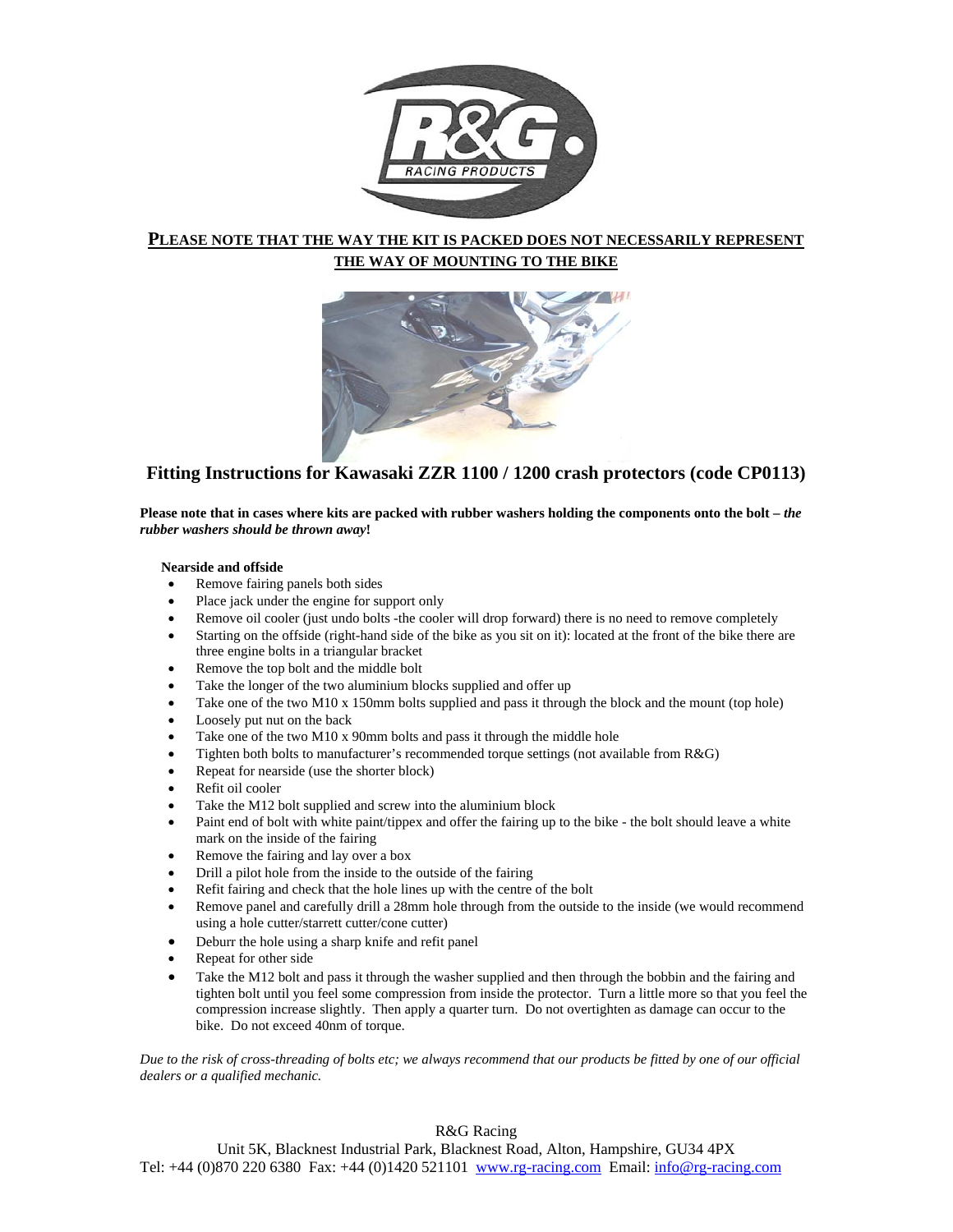

#### **CONSUMER NOTICE**

The catalogue description and any exhibition of samples are only broad indications of the Products and R&G may make design changes which do not diminish their performance or visual appeal and supplying them in such state shall conform to the order. The Buyer acknowledges no representation or warranty (other than as to title) has been given or will apply to the Products other than those in R&G's order or confirmation and the Buyer confirms it has chosen the Products as being of merchantable quality and suitable for its particular purposes.

Where R&G fits the Products or undertakes other services it shall exercise reasonable skill and care and rectify any fault free of charge unless the workmanship has been disturbed. The Buyer is responsible for ensuring that the warranty on the motorcycle is not affected by the fitting of the Products.

On return of any defective Products R&G shall at its option either supply a replacement or refund the purchase money but shall not be liable if the Products have been modified or used or maintained otherwise than in accordance with R&G's or manufacturer's instructions and good engineering practice or if the defect arises from accident or neglect.

Other than identified above and subject to R&G not limiting its liability for causing death and personal injury, it shall not be liable for indirect or consequential loss and otherwise its liability shall be limited to the amounts paid by the Buyer for the Products or the fitting or service concerned.

These terms do not affect the Buyer's statutory rights.

#### **R&G RACING RETURNS POLICY (NON-FAULTY GOODS)**

Returns must be pre-authorised (if not pre-authorised the return will be rejected)

Goods may only be returned direct to us if they were purchased direct from us (customer must prove if necessary). Otherwise to be returned to original vendor.

Goods must be in re-sellable condition, in the opinion of R&G Racing.

All returns are subject to a 25% restocking and handling fee (25% of the gross value exc. P&P – at the prevailing price at time of purchase).

The customer must pay any and all carriage charges.

No returns of discontinued products, unless within 14 days of purchase.

This policy does not affect your statutory rights and does not refer to faulty goods.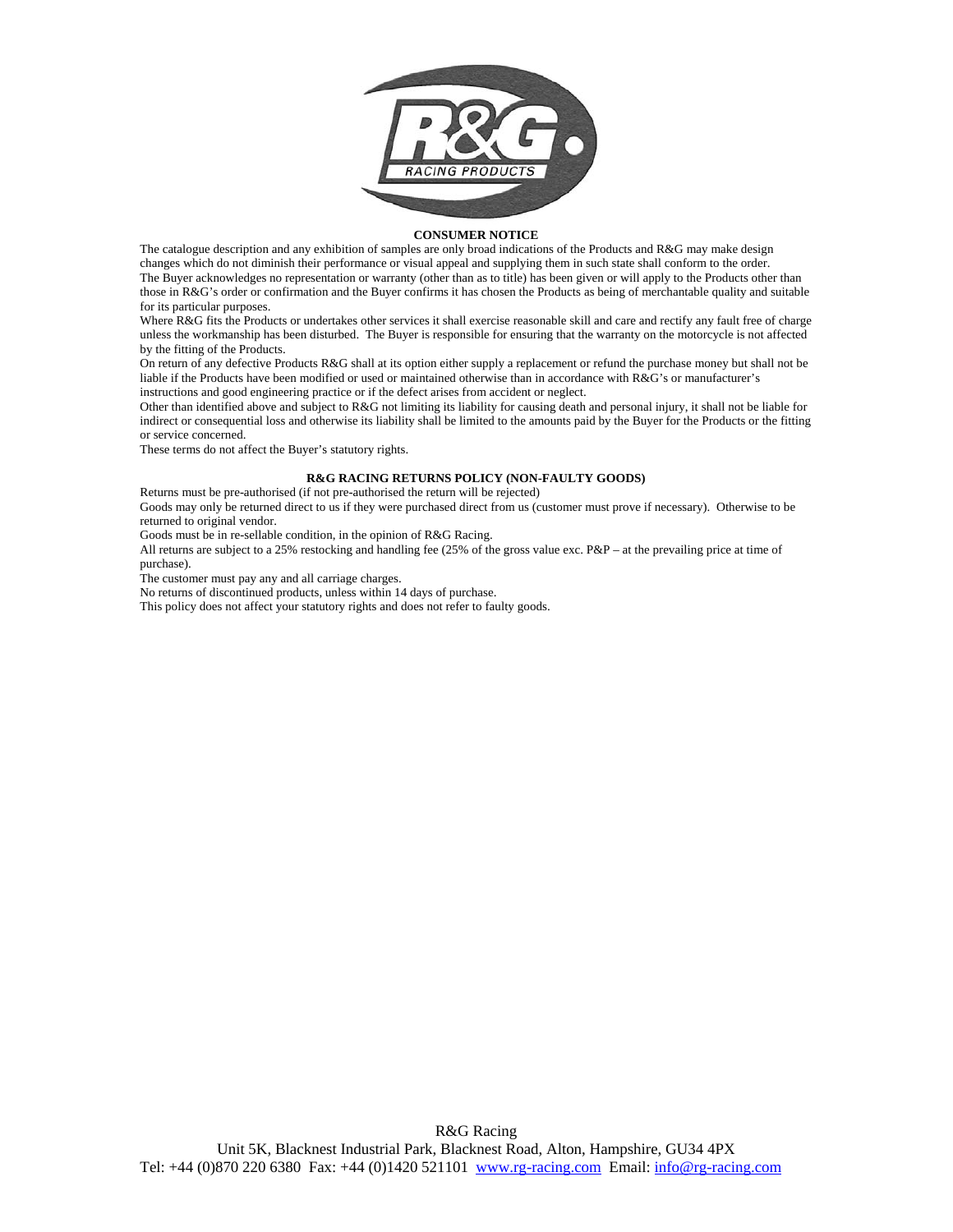

# **Notice de montage**

# **CP0113 KAWASAKI ZZR 1100/1200 PERCAGE DROIT ET GAUCHE**

Le sens de montage n'est pas identique au sens présenté dans l'emballage, merci de suivre les instructions ci dessous.

Dans le cas où les kits sont emballés avec un joint torique, celui-ci doit être retiré avant le montage.





# **Conseil de montage:**

**Droit et gauche:**

R&G Racing Unit 5K, Blacknest Industrial Park, Blacknest Road, Alton, Hampshire, GU34 4PX Tel: +44 (0) 870 220 6380 Fax: +44 (0) 1420 521101 www.rg-racing.com Email: info@rg-racing.com